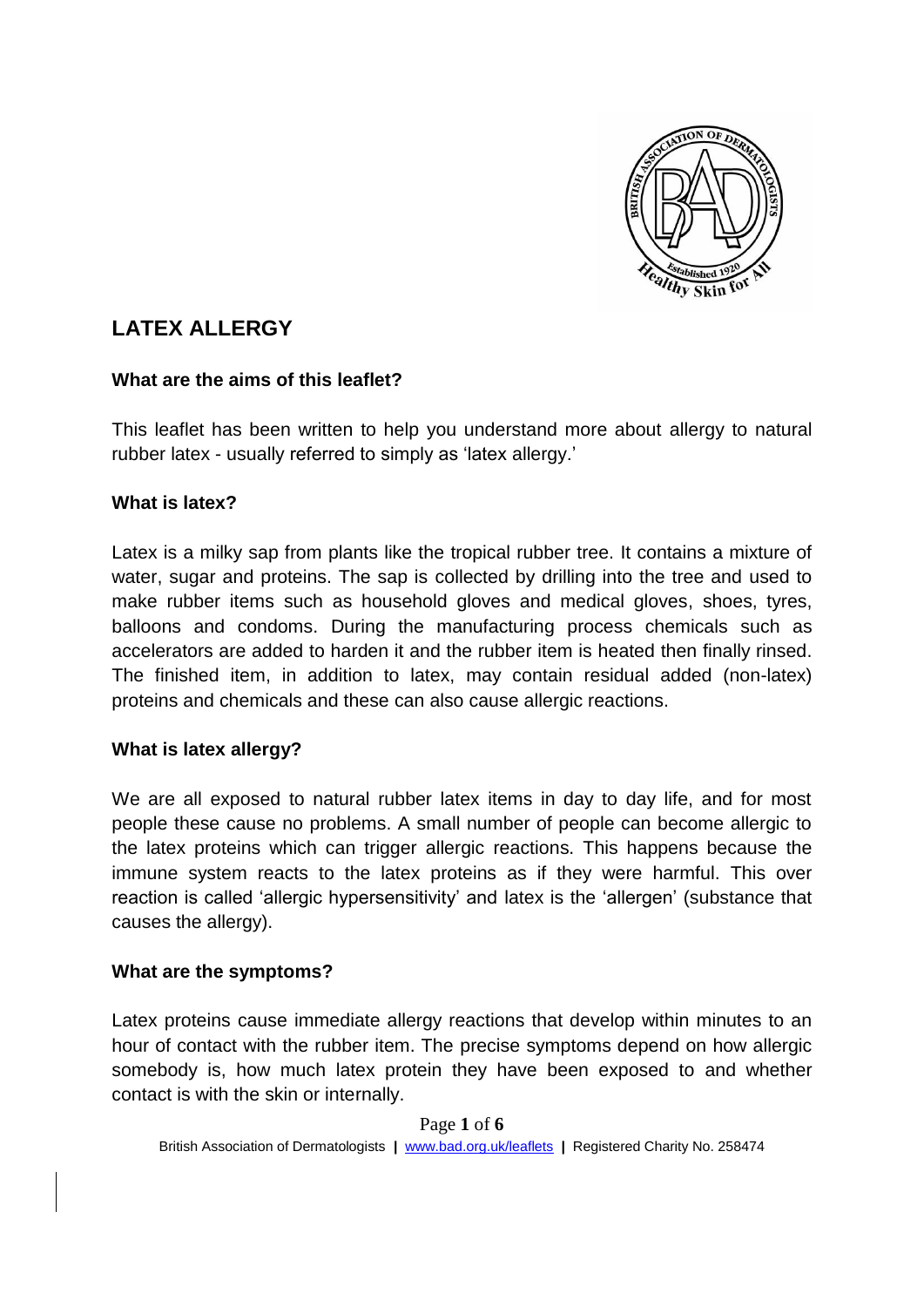The commonest problem is ['contact urticaria'](http://www.bad.org.uk/shared/get-file.ashx?id=184&itemtype=document) which means itch, redness and swelling (hives) of the skin that is in contact with the rubber item. This typically affects the hands when wearing rubber gloves or the lips after blowing up a balloon. Sometimes a widespread reaction can develop at other body sites with swelling of the face, especially around the eyelids and lips.

Other symptoms include sneezing and irritation of the nose and eyes like hay fever and wheezing or breathing difficulty.

Rarely, a severe allergic reaction called anaphylaxis can occur, with dizziness, low blood pressure, feeling faint, breathing difficulty, swelling of the throat and collapse.

# **Who is at risk?**

People who wear rubber latex gloves frequently, and for long periods such as healthcare workers, hairdressers (when working with chemicals) and cleaners are at increased risk, especially if they have a tendency to allergic conditions (hay fever, food allergy and asthma) or have atopic eczema.

Hand eczema increases the risk of latex allergy as the proteins can get through the broken eczema skin more easily. (Cross-reference PIL on [hand eczema\)](http://www.bad.org.uk/for-the-public/patient-information-leaflets/hand-dermatitis)

People with spina bifida and people who have had repeated operations on the bladder are at increased risk of latex allergy. It is thought that this is because they have a lot of exposure to latex in urinary catheters.

# **How is it diagnosed?**

Firstly, the doctor will take a history about the symptoms. Antibodies (also called Immunoglobulin type E or IgE) against latex are found in the blood of people with latex allergy. These can be measured in a blood sample by a test called a specific IgE. This test is organised by the doctor.

Skin prick testing is another way to confirm the diagnosis of latex allergy. This test is done by a dermatologist or an allergy specialist. It involves puncturing the skin with a small needle (the 'skin prick') through a drop of latex solution. If an itchy swelling or 'wheal' develops, this usually indicates allergy. The test takes 15-20 minutes. There is a very small chance of triggering a serious allergic reaction with skin prick testing,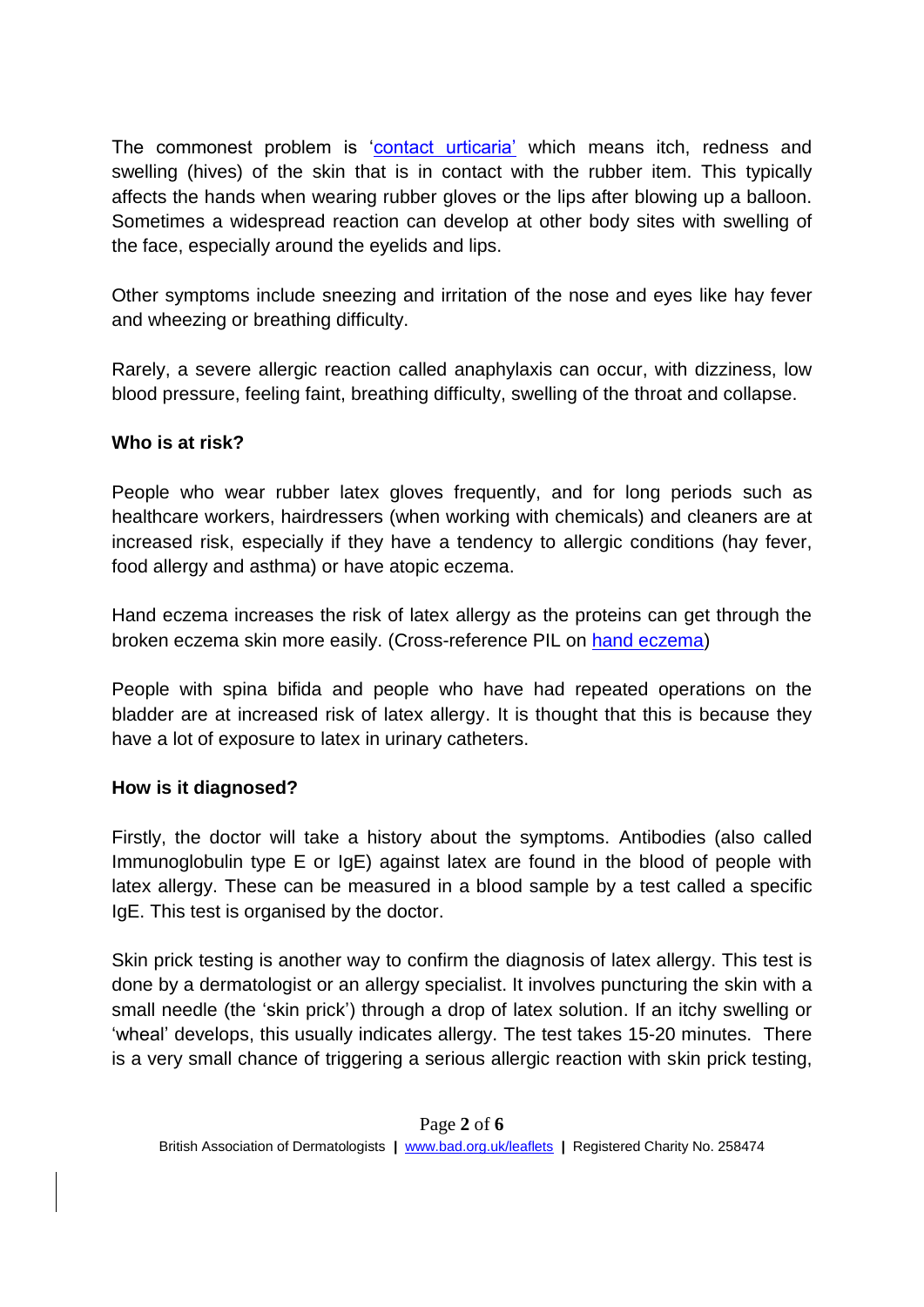so it should only be done by a fully trained practitioner who has resuscitation equipment. The test is not reliable if antihistamines have been taken.

If someone has symptoms which are very suggestive of latex allergy, but they have a negative skin prick test and antibody test, they may need further tests such as a latex challenge. Here a latex product is used (such as putting on a glove) and assessing the response. Due to the fact the prior tests are negative, the chance of a severe reaction here is very low.

## **What products contain latex?**

If you have been diagnosed with a latex allergy, you must inform any medical practitioners (such as doctors, dentists and healthcare workers) as well as other workers (carers, hairdressers, nail technicians and beauticians) that you have a rubber latex allergy. It is best to avoid any rubbery items unless confirmed to be latext free.

#### *Household items:*

Many household items can contain natural rubber latex. Most allergies happen after contact with thin rubber items made from dipped rubber especially household 'Marigold' washing up gloves, disposable rubber gloves, balloons and condoms.

There is a long list of other household items that may contain latex for example bath mats, bath toys, baby dummies, bicycles, elastic bands, envelope seals, footwear and hot water bottles.

#### *Hospital items:*

Medical examination gloves can be made from natural rubber latex, but increasingly non- latex alternatives are being used such as PVC or nitrile. Powdered natural rubber latex gloves were banned from use in UK hospitals in the 1990s as the powder caused a lot of allergic reactions.

Other items which may contain latex include adhesive plasters and tape, blood pressure cuffs, dental dams (used in dental surgery), catheters, drainage tubes, face masks, intravenous injection equipment and tourniquets**. Latex-free alternatives are available and many UK hospitals now use these routinely.**

#### *Office items:*

Computer mouse mats, computer mouse roller ball, envelope adhesive, elastic bands and rubber pencil tops.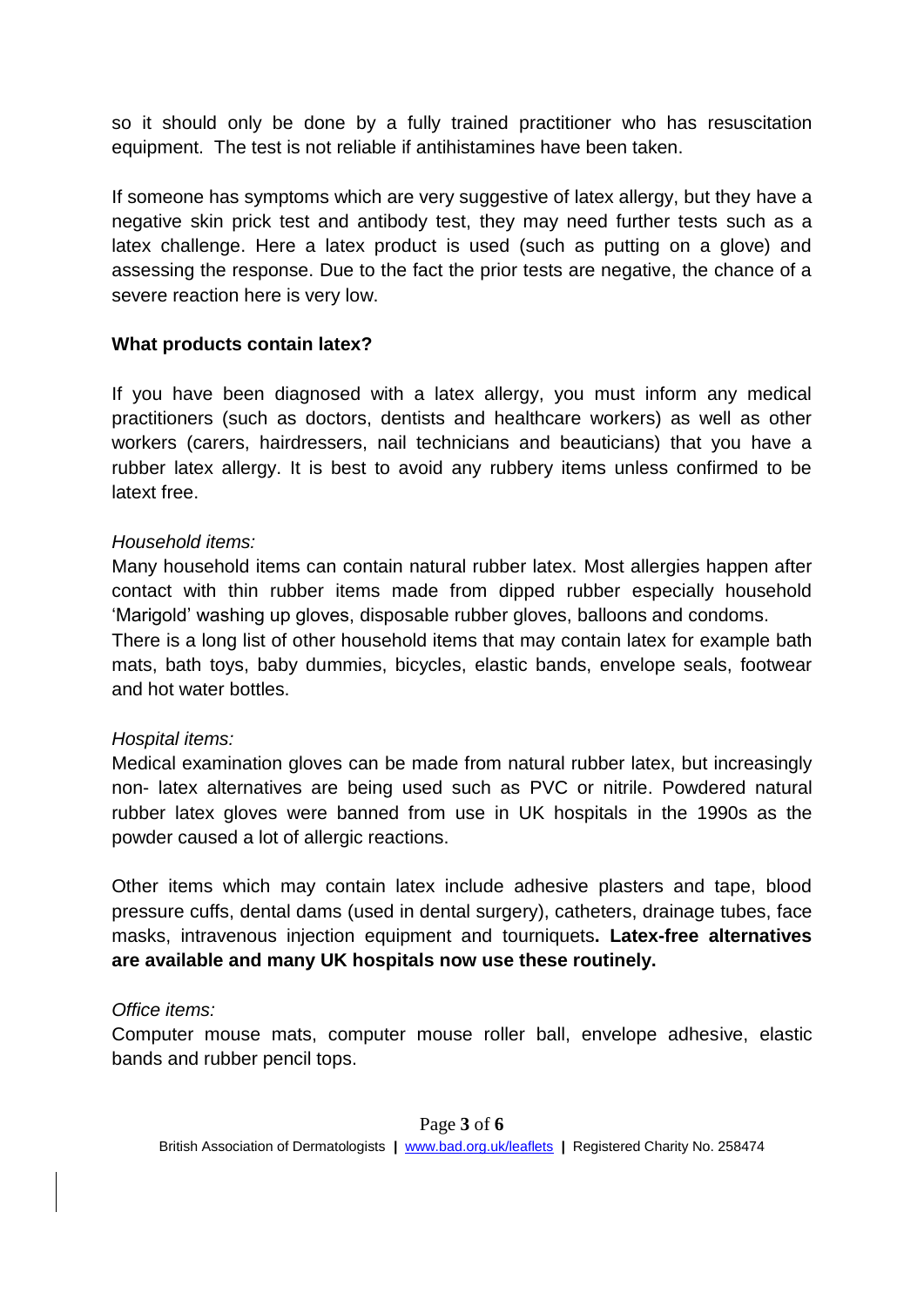## **Is there a cure for latex allergy?**

Successful cases of latex desensitisation have been reported recently but this is an experimental process and not routinely available.

## **What can I do to manage latex allergy?**

The most important aspect of managing latex allergy is to avoid direct contact with latex items.

Carry a latex allergy card (these are available in many languages) or wear a medical ID item such as MedicAlert jewellery (bracelet, necklace, watch). These give essential information to those caring for you in an emergency when you may be unable to communicate.

Inform all medical, nursing and dental staff and your employer or your school that you have latex allergy so this can be clearly documented in your records.

If you are at risk of a severe allergic reaction and have been prescribed an adrenaline (epinephrine) auto-injector (adrenaline pen) it is important to carry this at all times. Make sure you know how to use it. Tell others how to use it (friends, family, teachers and work colleagues) and where to find it in an emergency Store correctly and check the expiry date.

If you have asthma, keep this under good control by using inhalers as prescribed and carry your inhalers when you go out for use in an emergency. Keeping your asthma under good control may lessen the impact of an allergic reaction.

Mild allergic reactions such as localised irritation of the skin under gloves should be managed by removing the glove / latex item, rinsing in cool water and taking an antihistamine tablet.

In the event of a severe allergic reaction (throat swelling, difficulty breathing with a hoarse voice), use the adrenaline auto-injector and call the emergency services.

#### **Do people with latex allergy get other allergies?**

People with latex allergy can also be allergic to tropical fruit, especially banana. Likewise, people with banana allergy may be allergic to latex. This is because the fruit contains very similar proteins to the tropical rubber tree. Other fruit and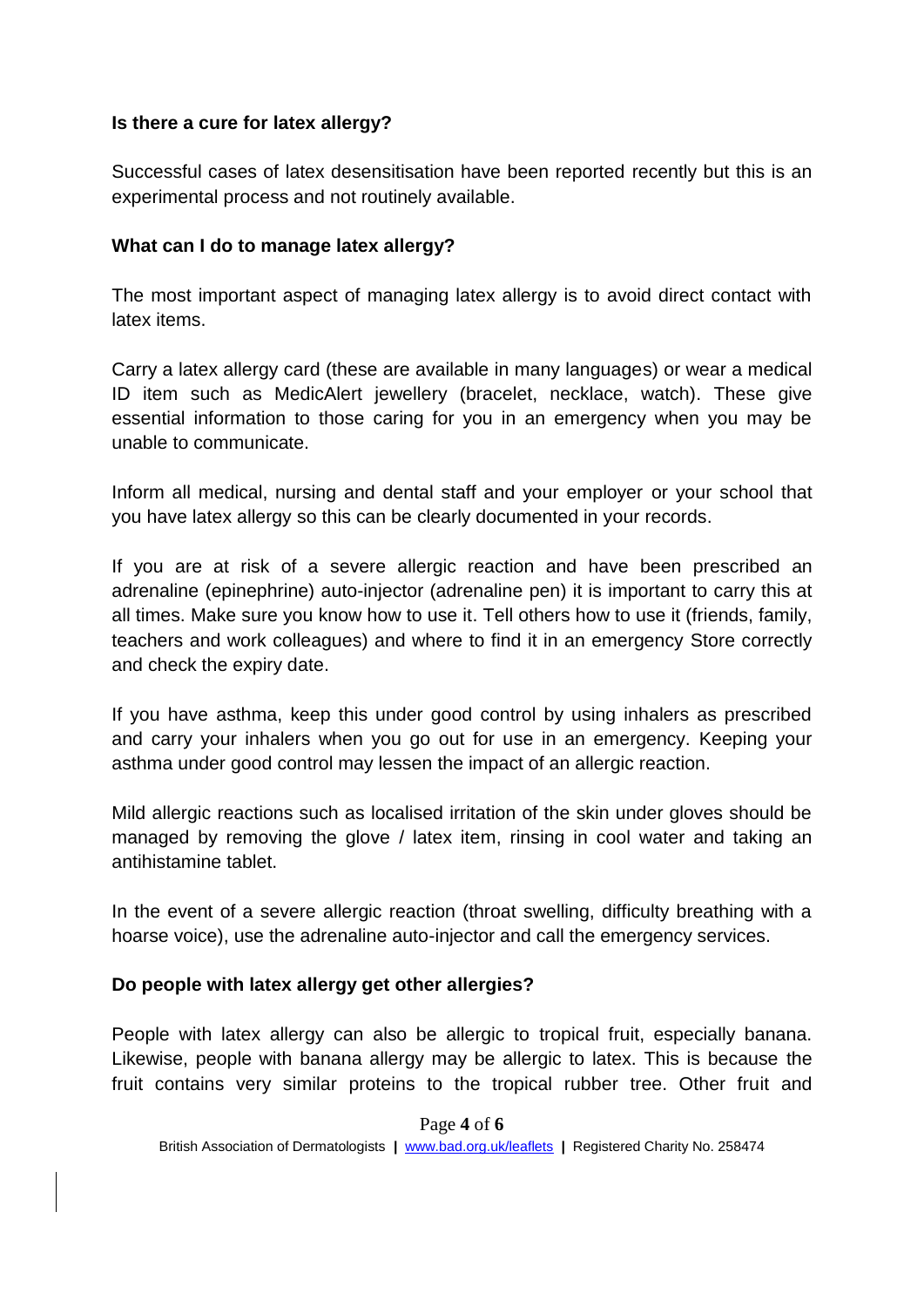vegetables that can provoke the same reaction to latex include avocado, celery, fig, chestnut, papaya and passion fruit.

Fruit allergy usually causes itch and swelling of the lips, tongue and throat within a few minutes of eating fruit or drinking its juice. In people with severe allergy, this can be followed by nausea, vomiting, widespread hives, wheezing and anaphylaxis (see page 1).

# **What will happen if I need an operation including dental surgery?**

It is very important that you advise your nurse, doctor, dentist or any other therapist who may examine or treat you when wearing gloves about your allergy so they can avoid using latex items.

Surgical procedures must be done in a latex-free operating theatre.

## **Are there other kinds of rubber allergy?**

Residual natural proteins in rubber latex cause immediate allergy symptoms as described above. Chemicals added during rubber manufacture (e.g. carbamates, thiurams and mercaptos) can cause also cause allergic reactions, but these happen more slowly over hours or days and cause an itchy, red rash called allergic contact [dermatitis.](http://www.bad.org.uk/shared/get-file.ashx?id=191&itemtype=document)

It is important to understand if you have an immediate allergy to latex or a delayed allergy to chemicals. Rubber chemical allergy is diagnosed by patch tests (see [British Association of Dermatologists information leaflet\)](http://www.bad.org.uk/for-the-public/patient-information-leaflets/patch-testing). People with hand eczema are at increased risk of getting both immediate allergy to latex proteins and delayed allergy to the rubber chemicals.

#### **What gloves can be used?**

Synthetic rubber or vinyl (PVC) gloves are safe alternatives for people with natural rubber latex allergy. If you also have a rubber chemical allergy your dermatologist will provide additional advice on suitable gloves.

#### **Where can I find out more about latex allergy?**

Allergies – NHS choices

Allergy UK